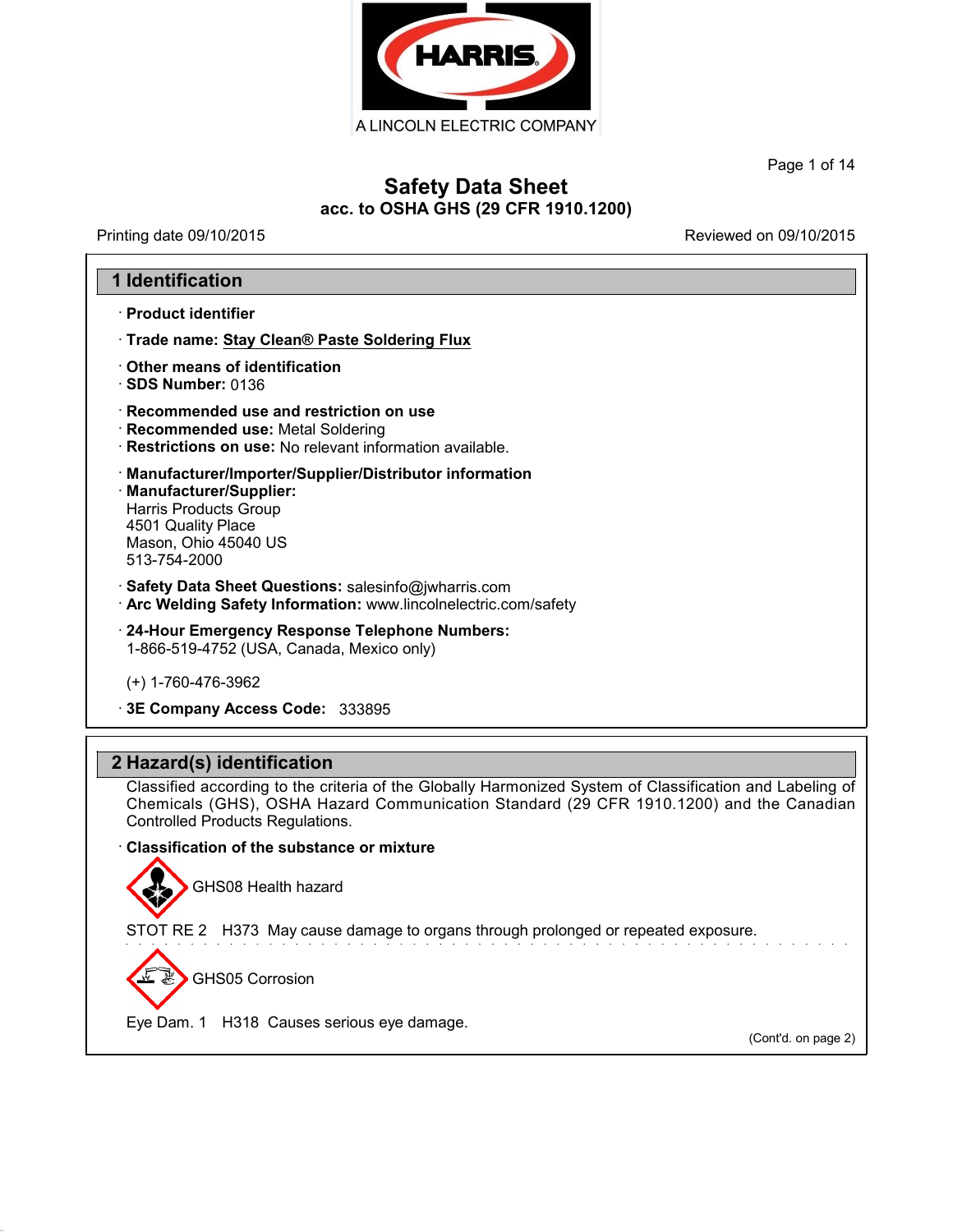41.2.4

Printing date 09/10/2015 Reviewed on 09/10/2015

#### **Trade name: Stay Clean® Paste Soldering Flux**

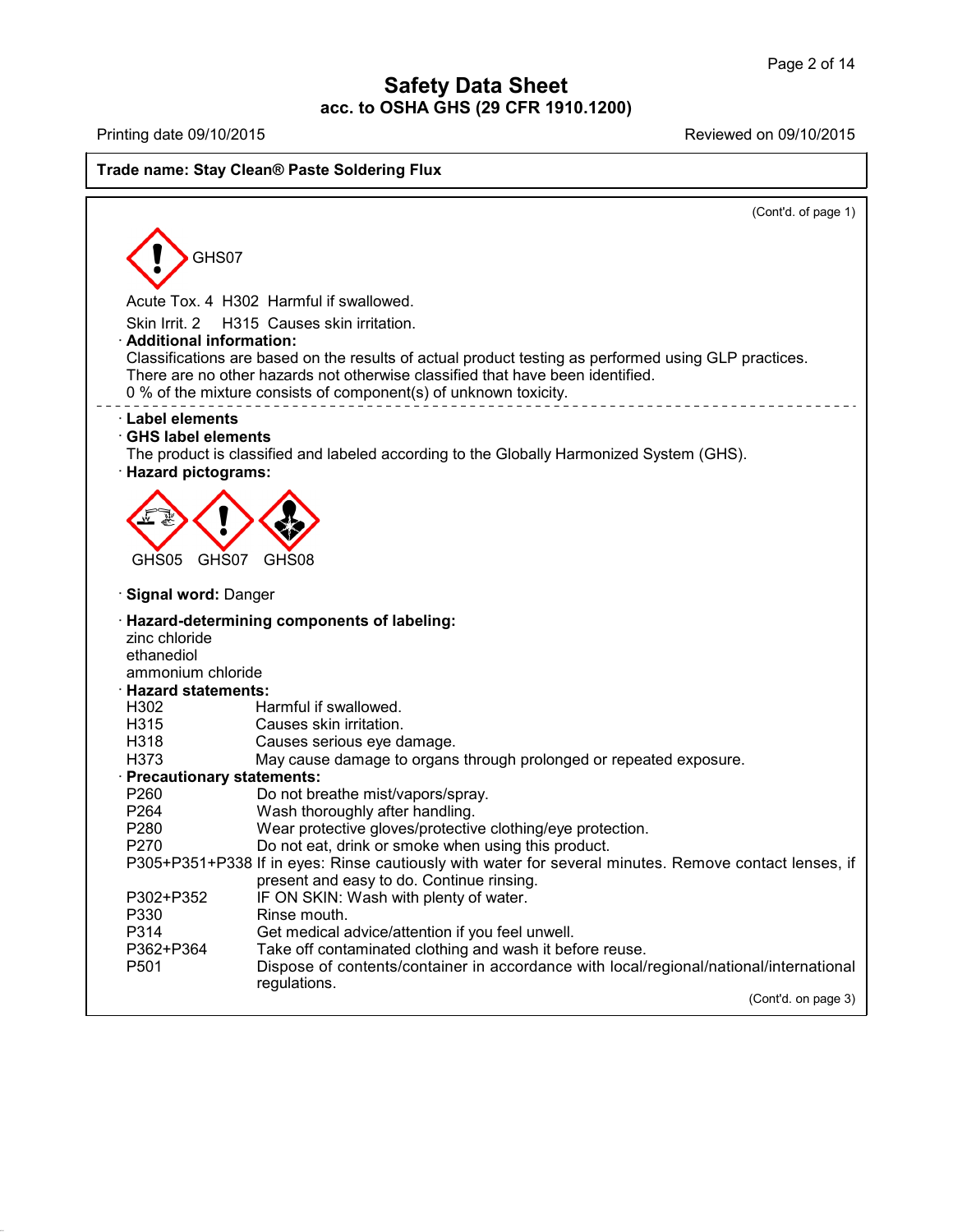Printing date 09/10/2015 Reviewed on 09/10/2015

**Trade name: Stay Clean® Paste Soldering Flux**

(Cont'd. of page 2)

#### · **Additional information:**

#### · **Other hazards which do not result in GHS classification:**

He hame. Stay Clean of Paste Soldering Flux<br>
Additional information:<br>
Other hazards which do not result in GHS classification:<br>
Heat rays (infrared radiation) from flame or hot metal can injure eyes. Overexposure to solder Additional information:<br>
Other hazards which do not result in GHS classification:<br>
Heat rays (infrared radiation) from flame or hot metal can injure eyes. Overexposure to soldering fumes<br>
andgases can be hazardous. Read an Heat rays (infrared radiation) from flame or hot metal can injure eyes. Overexposure to soldering fumes and gases can be hazardous. Read and understand the manufacturer's instructions, Safety Data Shee and the precautionar

### **3 Composition/information on ingredients**

#### · **Chemical characterization: Mixtures**

· **Description:** Mixture of the substances listed below with nonhazardous additions.

| Dangerous components: |                              |       |
|-----------------------|------------------------------|-------|
|                       | 7646-85-7   zinc chloride    | : 40% |
|                       | 107-21-1 ethanediol          | 15%   |
|                       | 12125-02-9 ammonium chloride | 10%   |

#### · **Additional information:**

For the listed ingredient(s), the identity and exact percentage(s) are being withheld as a trade secret.

### · **Composition comments:**

The term "Dangerous components" should be interpreted as a term defined in Hazard Communication standards and does not necessarily imply the existence of a hazard. The product may contain additional nonhazardous ingredients or may form additional compounds under the condition of use. Refer to Sections 2 and 8 for more information.

### **4 First-aid measures**

#### · **Description of first aid measures**

· **General information:** No special measures required.

#### · **After inhalation:**

Move to fresh air if breathing is difficult. If breathing has stopped, perform artificial respiration and obtain medical assistance at once.

#### · **After skin contact:**

Remove contaminated clothing and wash the skin thoroughly with soap and water. For reddened or blistered skin, or thermal burns, obtain medical assistance at once.

#### · **After eye contact:**

Dust or fume from this product should be flushed from the eyes with copious amounts of clean, tepid water until transported to an emergency medical facility. Do not allow victim to rub or keep eyes tightly closed. Obtain medical assistance at once.

#### · **After swallowing:**

Rinse out mouth and then drink plenty of water.

Do not induce vomiting; immediately call for medical help.

#### · **Information fordoctor**

### · **Most important symptoms and effects, both acute and delayed:**

Gastric or intestinal disorders when ingested. Breathing difficulty

Coughing

41.2.4

(Cont'd. on page 4)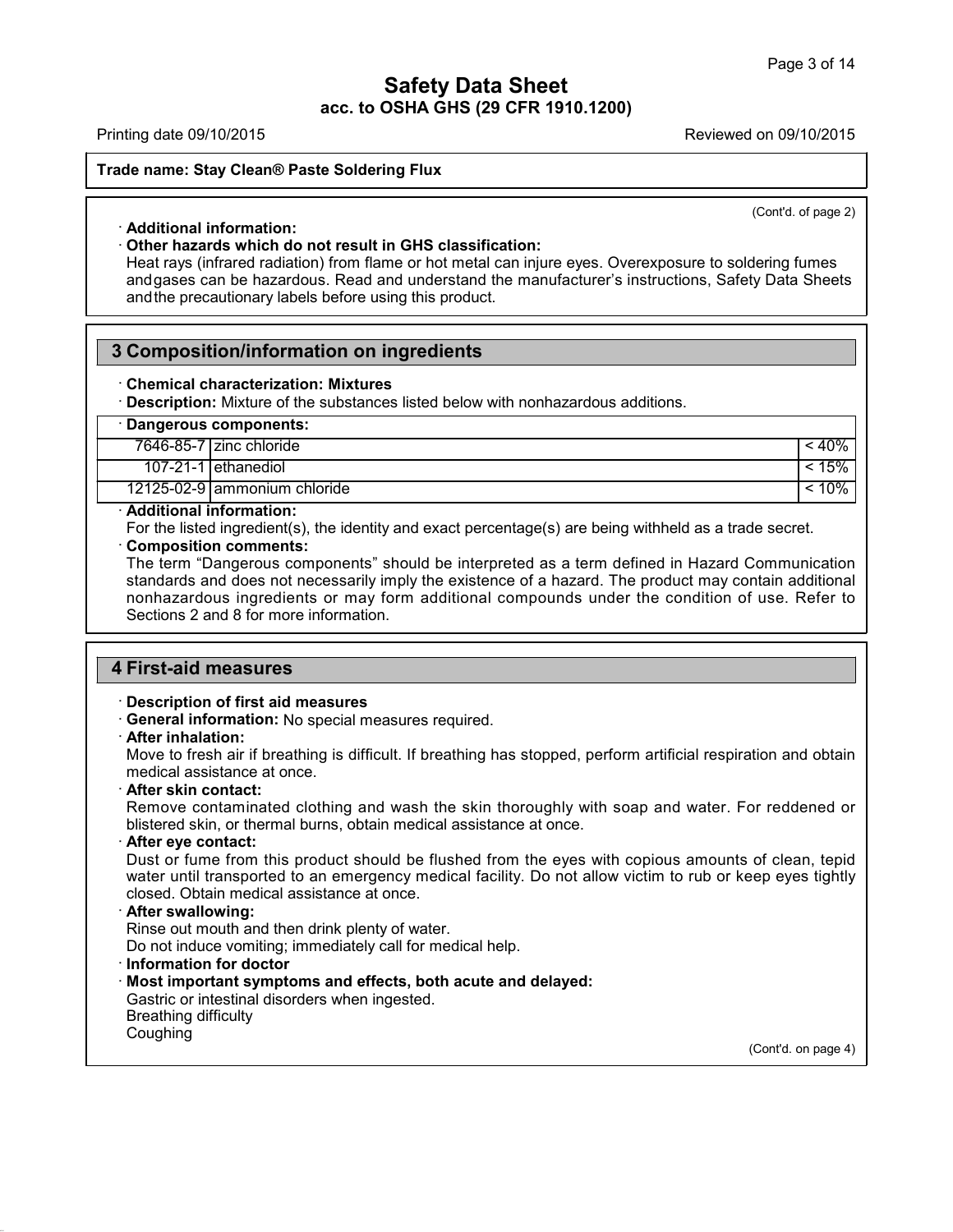#### Printing date 09/10/2015 Reviewed on 09/10/2015

#### **Trade name: Stay Clean® Paste Soldering Flux**

(Cont'd. of page 3)

Danger:<br>
Soldering hazards are complex and may include physical and health hazards such as but not limited to<br>
infrared radiation from flame or hot metal, physical strains, thermal burns due to hot metal or spatter and<br>
po · **Danger:** Soldering Flux<br>
Soldering hazards are complex and may include physical and health hazards such as but not limited to<br>
Soldering hazards are complex and may include physical and health hazards such as but not limited to<br>
in Danger:<br>
Danger:<br>
Soldering hazards are complex and may include physical and health hazards such as but not limited to<br>
infrared radiation from flame or hot metal, physical strains, thermal burns due to hot metal or spatte

#### **5 Fire-fighting measures**

#### · **Extinguishing media**

· **Suitable extinguishing agents:**

As shipped, the product will not burn. In case of fire in the surroundings: use appropriate extinguishing agent.

- · **For safety reasons unsuitable extinguishing agents:** For metal fires: Use specific agents only.
- · **Special hazards arising from the substance or mixture**

Infrared radiation from flame or hot metal can ignite combustibles and flammable products.

- · **Advice for firefighters**
- · **Special fire fighting procedures:**

Use standard firefighting procedures and consider the hazards of other involved materials.

· **Protective equipment:**

Wear self-contained respiratory protective device.

- Wear fully protective suit.
- · **Additional information:**

Read and understand American National Standard Z49.1, "Safety In Welding, Cutting and Allied Processes" and National Fire rotection Association NFPA 51B, "Standard for Fire Prevention During Welding, Cutting and Other Hot Work" before using this product.

### **6 Accidental release measures**

· **Personal precautions, protective equipment and emergency procedures:**

If airborne dust and/or fume is present, use adequate engineering controls and, if needed, personal protection to prevent overexposure. Refer to recommendations in Section 8.

- · **Environmental precautions:**
- Avoid release to the environment.

Damp down dust with water spray.

Prevent further leakage or spillage if safe to do so.

· **Methods and material for containment and cleaning up:**

Clean up spills immediately, observing precautions in the personal protective equipment in Section 8. Avoid generating dust. Prevent product from entering any drains, sewers or water sources.

Pick up mechanically.

41.2.4

Send for recovery or disposal in suitable receptacles.

Dispose contaminated material as waste according to item 13.

· **Reference to other sections:**

See Section 7 for information on safe handling.

- See Section 8 for information on personal protection equipment.
- See Section 13 for disposal information.

(Cont'd. on page 5)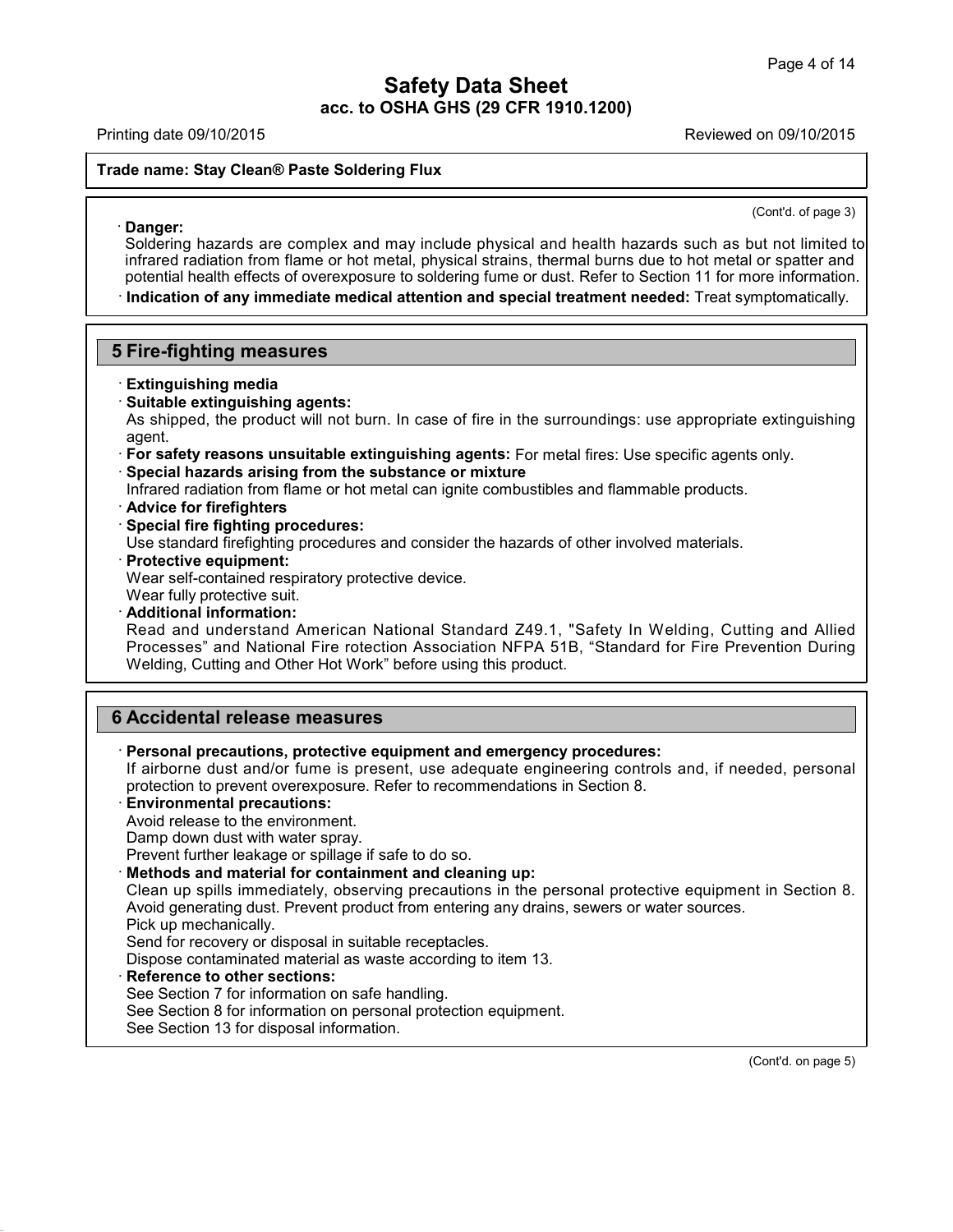#### **Trade name: Stay Clean® Paste Soldering Flux**

(Cont'd. of page 4)

### **7 Handling and storage**

#### · **Handling**

#### · **Precautions for safe handling:**

Avoid breathing dust.

Ensure good ventilation/exhaustion at the workplace.

Any deposit of dust which cannot be avoided must be regularly removed.

Read and understand the manufacturer's instruction and the precautionary label on the product. Refer to Lincoln Safety Publications at www.lincolnelectric.com/safety. See American National Standard Z49.1, "Safety In Welding, Cutting and Allied Processes" published by the American Welding Society, http:// pubs.aws.org and OSHA Publication 2206 (29CFR1910), U.S. Government Printing Office, www.gpo.gov. · **Information about protection against explosions and fires:** No special measures required.

· **Conditions for safe storage, including any incompatibilities**

· **Storage**

41.2.4

### · **Requirements to be met by storerooms and receptacles:**

Store in closed original container in a dry place. Store away from incompatible materials. Store in accordance with local/regional/national regulations.

· **Information about storage in one common storage facility:** No special requirements.

· **Further information about storage conditions:** No special requirements.

· **Specific end use(s):** No relevant information available.

### **8 Exposure controls/personal protection**

· **Additional information about design of technical systems:** No further data; see item 7.

#### · **Control parameters**

#### · **Exposure Guidelines:**

Threshold Limit Values (TLVs) and Biological Exposure Indices (BEIs) are values published by the American Conference of Government Industrial Hygienists (ACGIH). ACGIH Statement of Positions Regarding the TLVs® and BEIs® states that the TLV-TWA should be used as a guide in the control of health hazards and should not be used to indicate a fine line between safe and dangerous exposures. See Sections 2, 3, 8, 10, and 11 for information on potential fume constituents of health interest. Threshold Limit Values are figures published by the American Conference of Government Industrial Hygienists.

### · **Components with limit values that require monitoring at the workplace:**

These components may be present

| PEL (USA) | Long-term value: $1 \text{ mg/m}^3$                                                   |  |
|-----------|---------------------------------------------------------------------------------------|--|
|           | Fume                                                                                  |  |
| REL (USA) | Short-term value: 2 mg/m <sup>3</sup><br>Long-term value: 1 mg/m <sup>3</sup>         |  |
| TLV (USA) | Short-term value: 2 mg/m <sup>3</sup><br>Long-term value: 1 mg/m <sup>3</sup><br>fume |  |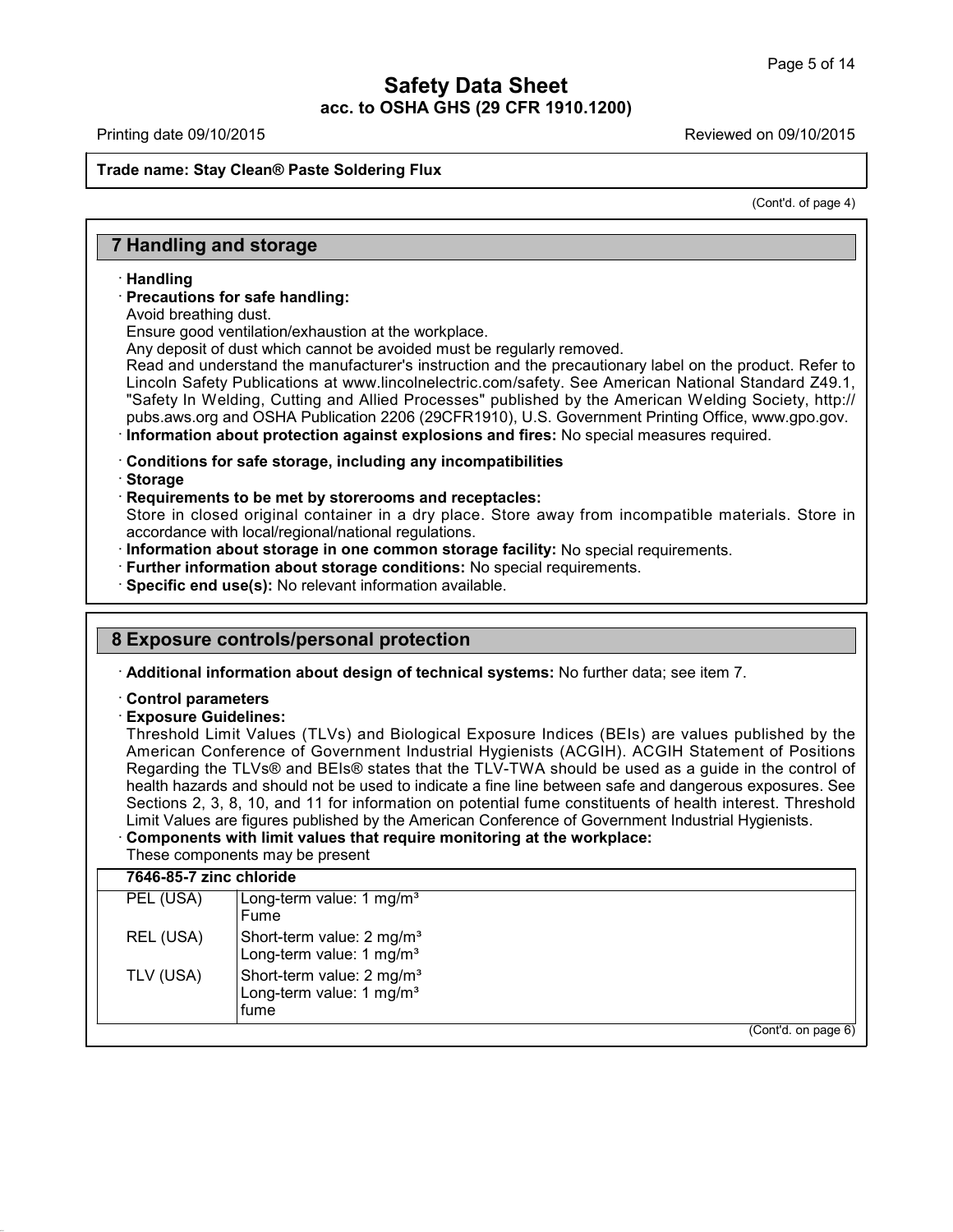**Trade name: Stay Clean® Paste Soldering Flux**

Printing date 09/10/2015 Reviewed on 09/10/2015

(Cont'd. of page 5) EL (Canada) Short-term value: 2 mg/m<sup>3</sup> Long-term value:  $1 \text{ mg/m}^3$ fume EV (Canada) Short-term value:  $2 \text{ mg/m}^3$ Long-term value:  $1 \text{ mg/m}^3$ fume LMPE (Mexico) Short-term value:  $2 \text{ mg/m}^3$ Long-term value: 1 mg/m<sup>3</sup> **107-21-1 ethanediol** TLV (USA) Short-term value: NIC-127\* mg/m<sup>3</sup> Long-term value: NIC-10<sup>\*\*</sup> NIC-63.5<sup>\*</sup> mg/m<sup>3</sup>, NIC-25<sup>\*</sup> ppm Ceiling limit value:  $(100)$  mg/m<sup>3</sup> (H); \*inh. fraction + vapor,P:\*\*inh. fraction, H EL (Canada)  $\vert$  Short-term value: 20<sup>\*\*</sup> mg/m<sup>3</sup> Long-term value: 10\*\* mg/m<sup>3</sup> Ceiling limit value: 100\* mg/m<sup>3</sup>, 50\*\*\* ppm \*Aerosol; \*\*Particulate; \*\*\*Vapour EV (Canada)  $\int$  Ceiling limit value: 100 mg/m<sup>3</sup> LMPE (Mexico) Ceiling limit value:  $100*$  mg/m<sup>3</sup> A4, \*solo aerosol **12125-02-9 ammonium chloride** REL (USA) Short-term value: 20 mg/m<sup>3</sup> Long-term value: 10 mg/m<sup>3</sup> TLV (USA)  $|$ Short-term value: 20 mg/m<sup>3</sup> Long-term value: 10 mg/m<sup>3</sup> EL (Canada) Short-term value:  $20 \text{ mg/m}^3$ Long-term value: 10 mg/m<sup>3</sup> fume EV (Canada) Short-term value:  $20 \text{ mg/m}^3$ Long-term value: 10 mg/m<sup>3</sup> fume LMPE (Mexico) Short-term value: 20 mg/m<sup>3</sup> Long-term value: 10 mg/m<sup>3</sup> · **Exposure controls** · **Personal protective equipment:** · **General protective and hygienic measures:** The usual precautionary measures for handling chemicals should be followed.

Do not eat, drink or smoke when using the product. Always observe good personal hygiene measures, such as washing after handling the material and before eating, drinking, and/or smoking. Routinely wash work clothing and protective equipment to remove contaminants.

Determine the composition and quantity of fumes and gases to which workers are exposed by taking an air sample from inside the welder's helmet if worn or in the worker's breathing zone. Improve ventilation if exposures are not below limits. See ANSI/AWS F1.1, F1.2, F1.3 and F1.5, available from the American Welding Society, www.aws.org.

Keep away from foodstuffs, beverages and feed.

41.2.4

(Cont'd. on page 7)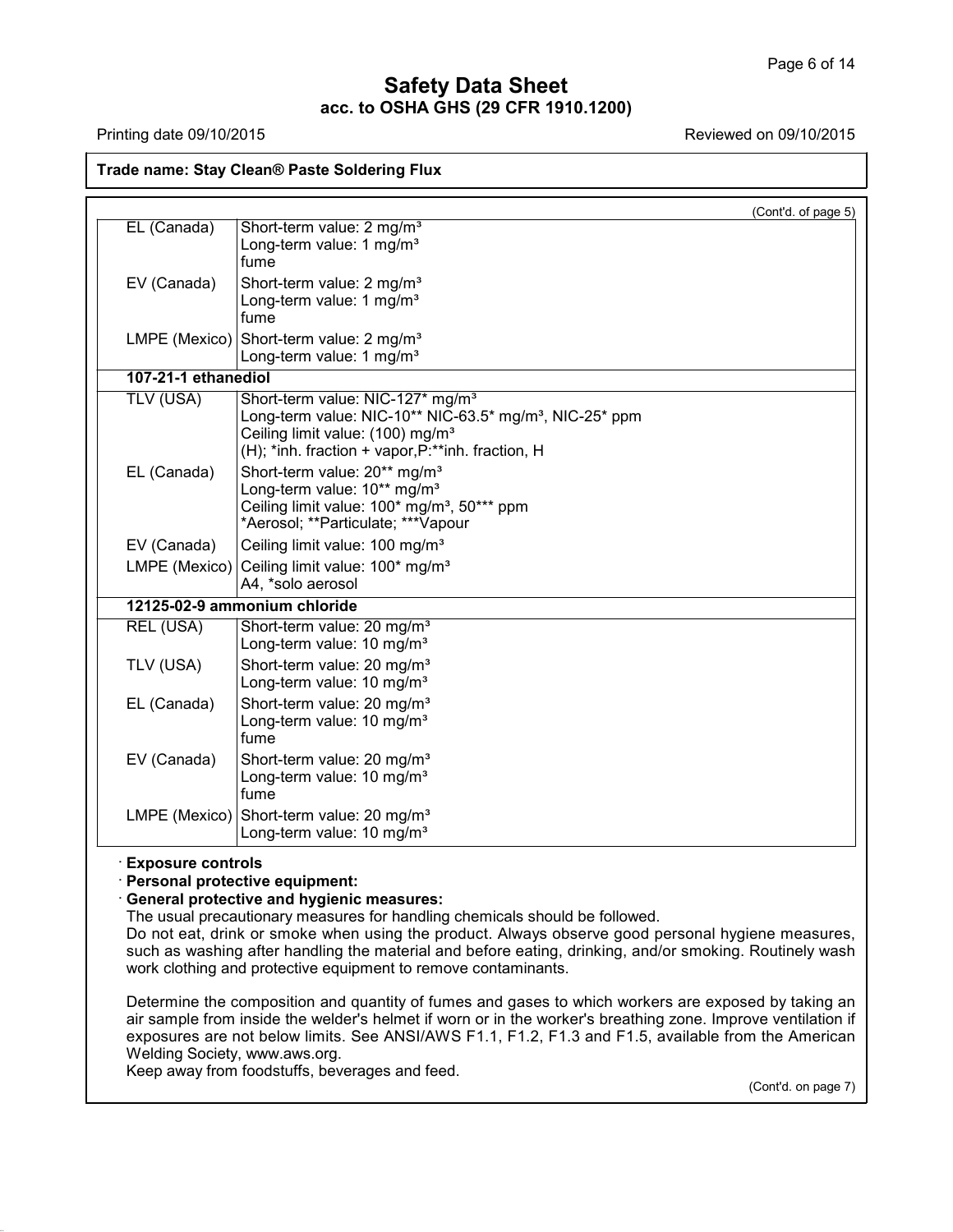Printing date 09/10/2015 Reviewed on 09/10/2015

**Trade name: Stay Clean® Paste Soldering Flux**

(Cont'd. of page 6)

· **Engineering controls:** No relevant information available.

#### · **Ventilation**

Use enough ventilation, local exhaust at the the flame or heat source, or both to keep the fumes and gases from the worker's breathing zone and the general area. Train the operator to keep his head out of the fumes. Keep exposure as low as possible.

#### · **Breathing equipment:**

Keep your head out of fumes. Use enough ventilation and local exhaust to keep fumes and gases from your breathing zone and the general area. An approved respirator should be used unless exposure assessments are below applicable exposure limits.

### · **Protection of hands:**



Thermally-protective gloves.

Suitable gloves can be recommended by the glove supplier.

The glove material has to be impermeable and resistant to the product/ the substance/ the preparation. · **Eye protection:**



41.2.4

Wear glasses or face shield with appropriate shading for brazing operations.

- · **Body protection:** Protective work clothing
- · **Limitation and supervision of exposure into the environment** No special requirements.
- · **Risk management measures** No special requirements.

| Information on basic physical and chemical properties<br>$\cdot$ General information |                      |  |
|--------------------------------------------------------------------------------------|----------------------|--|
| · Appearance:                                                                        |                      |  |
| Form:                                                                                | Pasty                |  |
| Color:                                                                               | Opaque               |  |
|                                                                                      | Silver-colored       |  |
| · Odor:                                                                              | <b>Odorless</b>      |  |
| ⋅ Odor threshold:                                                                    | Not determined.      |  |
| · pH-value:                                                                          | Not applicable.      |  |
| Change in condition:                                                                 |                      |  |
| <b>Melting point/Melting range:</b>                                                  | 37-60 °C (99-140 °F) |  |
| <b>Boiling point/Boiling range:</b>                                                  | Not determined.      |  |
| · Flash point:                                                                       | Not applicable.      |  |
| · Flammability (solid, gaseous):                                                     | Not determined.      |  |
| · Auto-ignition temperature:                                                         | Not determined.      |  |
| · Decomposition temperature:                                                         | Not determined.      |  |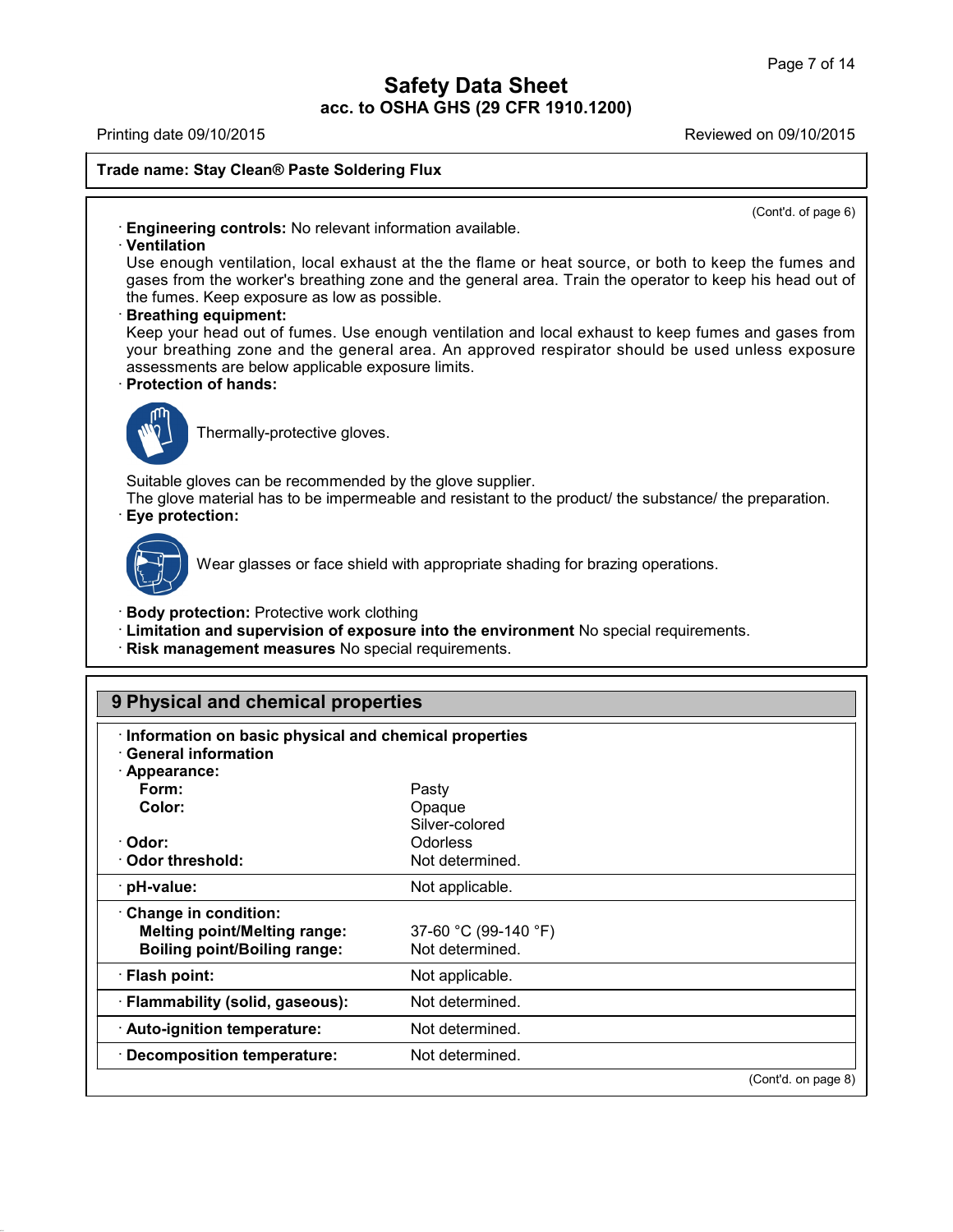Printing date 09/10/2015 Reviewed on 09/10/2015

#### **Trade name: Stay Clean® Paste Soldering Flux**

|                                                            | (Cont'd. of page 7)                           |
|------------------------------------------------------------|-----------------------------------------------|
| · Auto igniting:                                           | Product is not self-igniting.                 |
| · Danger of explosion:                                     | Product does not present an explosion hazard. |
| <b>Explosion limits:</b>                                   |                                               |
| Lower:                                                     | Not determined.                               |
| Upper:                                                     | Not determined.                               |
| · Vapor pressure:                                          | Not applicable.                               |
| · Density:                                                 | $<$ 1                                         |
| · Relative density:                                        | Not determined.                               |
| · Vapor density:                                           | Not applicable.                               |
| <b>Evaporation rate:</b>                                   | Not applicable.                               |
| · Solubility in / Miscibility with:                        |                                               |
| Water:                                                     | Not miscible or difficult to mix.             |
| · Partition coefficient (n-octanol/water): Not determined. |                                               |
| · Viscosity:                                               |                                               |
| Dynamic:                                                   | Not applicable.                               |
| <b>Kinematic:</b>                                          | Not applicable.                               |
| $\cdot$ Other information                                  | No relevant information available.            |

### **10 Stability and reactivity**

· **Reactivity:** The product is non-reactive under normal conditions of use, storage and transport.

- · **Chemical stability:** Stable under normal temperatures and pressures.
- · **Thermal decomposition / conditions to be avoided:**
- No decomposition if used and stored according to specifications.

· **Possibility of hazardous reactions:**

Reacts with strong acids and alkali.

Reacts with strong oxidizing agents.

- · **Conditions to avoid:** No relevant information available.
- · **Incompatible materials:** No relevant information available.

· **Hazardous decomposition products:**

Carbon monoxide and carbon dioxide Nitrogen oxides Hydrogen chloride (HCl) Ammonia Toxic metal oxide smoke

41.2.4

(Cont'd. on page 9)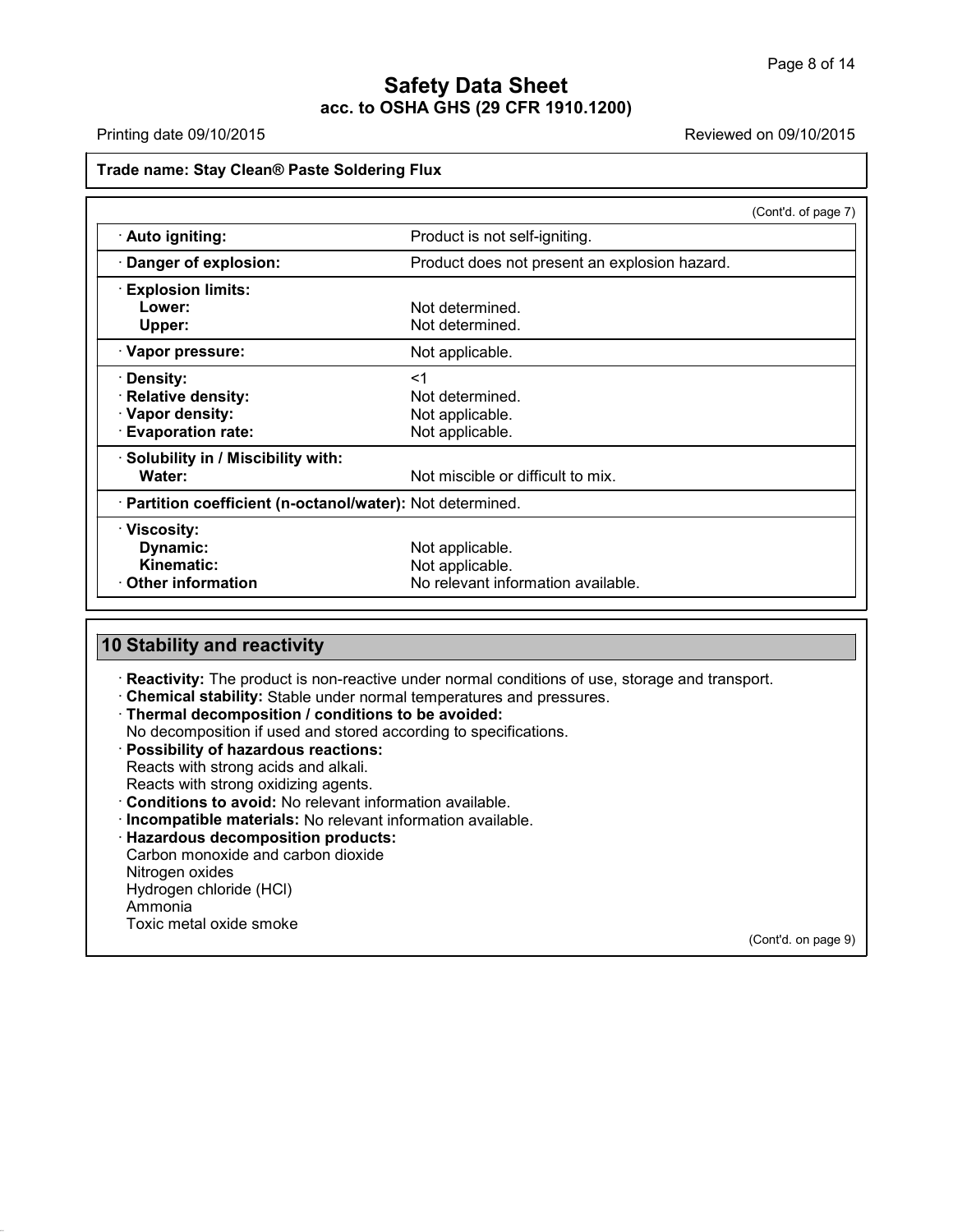Printing date 09/10/2015 Reviewed on 09/10/2015

**Trade name: Stay Clean® Paste Soldering Flux**

(Cont'd. of page 8)

Soldering fumes and gases cannot be classified simply. The composition and products: quantity of page 8)<br>Soldering fumes and gases cannot be classified simply. The composition and products: quantity of both<br>are dependent u de name: Stay Clean® Paste Soldering Flux<br>
Soldering fumes and gases cannot be classified simply. The composition and products: quantity of both<br>
are dependent upon the metal being joined, the process, procedure and filler Contra of page and the conditions and gases cannot be classified simply. The composition and products: quantity of both are dependent upon the metal being joined, the process, procedure and filler metals and flux used.<br>Oth Cont'd of page 8)<br>Soldering fumes and gases cannot be classified simply. The composition and products: quantity of both<br>are dependent upon the metal being joined, the process, procedure and filler metals and flux used.<br>Oth Soldering fumes and gases cannot be classified simply. The composition and products: quantity of both<br>are dependent upon the metal being joined, the process, procedure and filler metals and flux used.<br>Other conditions whic Soldering fumes and gases cannot be classified simply. The composition and products: quantity of both are dependent upon the metal being joined, the process, procedure and filler metals and flux used. Other conditions whic are dependent upon the metal being joined, tl<br>Other conditions which also influence the com<br>workers may be exposed include: coatings on<br>galvanizing), the number of operators and the v<br>ventilation, the position of the opera

### **11 Toxicological information**

#### · **Information on likely routes of exposure**

- · **Ingestion:** Unlikely route of exposure.
- · **Inhalation:**

Potential chronic health hazards related to the use of welding consumables are most applicable to the inhalation route of exposure.

- · **Skin Contact:** Heat rays can burn skin.
- · **Eye Contact:** Heat rays (infrared radiation from flame) or hot metal can injure eyes.
- · **Information on toxicological effects**
- · **Inhalation**

· **Acute toxicity:** inhalation route of exposure.<br> **Skin Contact:** Heat rays can burn skin.<br> **Eye Contact:** Heat rays (infrared radiation from flame) or hot metal can injure eyes.<br> **Information**<br>
Short-term (acute) overexposure to soldering f Skin Contact: Heat rays can burn skin.<br>
Eye Contact: Heat rays (infrared radiation from flame) or hot metal can injure eyes.<br>
Information on toxicological effects<br>
Inhalation<br>
Short-term (acute) overexposure to soldering f Eye Contact: Heat rays (infrared radiation from flame) or hot metal can injure eyes.<br>
Information<br>
Short-term (acute) overexposure to soldering fumes may result in discomfort such as metal fume fever,<br>
dizziness, nausea, o Information on toxicological effects<br>
Inhalation<br>
Short-term (acute) overexposure to soldering fumes may result in discomfort such as metal fume fever,<br>
dizziness, nausea, or dryness or irritation of nose, throat, or eyes.

### · **LD/LC50 values that are relevant for classification:**

#### **7646-85-7 zinc chloride**

Oral LD50 350 mg/kg (rat)

#### **107-21-1 ethanediol**

Oral LD50 5840 mg/kg (rat)

Dermal LD50 9530 mg/kg (rabbit)

#### **12125-02-9 ammonium chloride**

Oral LD50 1650 mg/kg (rat)

#### · **Primary irritant effect:**

41.2.4

· **on the skin:** Irritant to skin and mucous membranes.

· **on the eye:** Strong irritant with the danger of severe eye injury.

· **Sensitization:** Based on available data, the classification criteria are not met.

· **Additional toxicological information:**

Organic polymers may be used in the manufacture of various welding consumables. Overexposure to their decomposition byproducts may result in a condition known as polymer fume fever. Polymer fume fever usually occurs within 4 to 8 hours of exposure with the presentation of flu like symptoms, including mild pulmonary irritation with or without an increase in body temperature. Signs of exposure can include an increase in white blood cell count. Resolution of symptoms typically occurs quickly, usually not lasting longer than 48 hours.

(Cont'd. on page 10)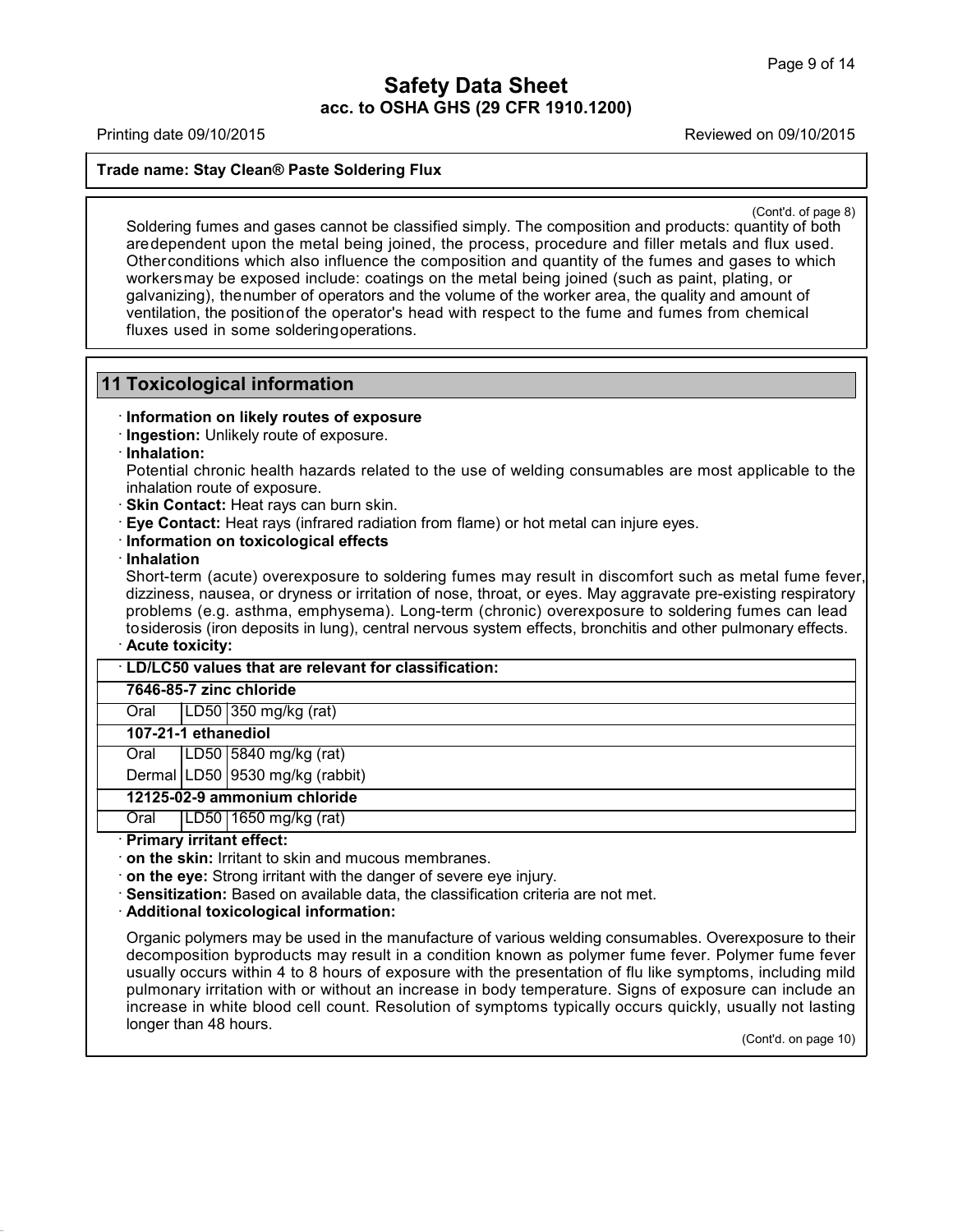# **Safety Data Sheet**

**acc. to OSHA GHS (29 CFR 1910.1200)**

Printing date 09/10/2015 Reviewed on 09/10/2015

**Trade name: Stay Clean® Paste Soldering Flux**

(Cont'd. of page 9)

· **Carcinogenic categories**

· **IARC (International Agency for Research on Cancer)**

None of the ingredients are listed.

· **NTP (National Toxicology Program):**

None of the ingredients are listed.

· **OSHA-Ca (Occupational Safety & Health Administration):**

None of the ingredients are listed.

· **Other information relevant to carcinogenicity**

Cancerous lesions have been reported in persons exposed to arc rays.

· **Acute effects (acute toxicity, irritation and corrosivity):** Harmful if swallowed.

- · **CMR effects (carcinogenity, mutagenicity and toxicity for reproduction)**
- · **Germ cell mutagenicity:** Based on available data, the classification criteria are not met.

· **Carcinogenicity:** Based on available data, the classification criteria are not met.

· **Reproductive toxicity:** Based on available data, the classification criteria are not met.

· **STOT-single exposure:** Based on available data, the classification criteria are not met.

· **STOT-repeated exposure:** May cause damage to organs through prolonged or repeated exposure.

· **Aspiration hazard:** Based on available data, the classification criteria are not met.

### **12 Ecological information**

· **Persistence and degradability:** No relevant information available.

- · **Behavior in environmental systems**
- · **Bioaccumulative potential:** No relevant information available.
- · **Mobility in soil:** No relevant information available.
- · **Ecotoxical effects:**
- · **Remark:** Very toxic for fish
- · **Additional ecological information**
- · **General notes:**

Do not allow product to reach ground water, water course or sewage system, even in small quantities. Very toxic for aquatic organisms

Also poisonous for fish and plankton in water bodies.

- · **Results of PBT and vPvB assessment**
- · **PBT:** Not applicable.
- · **vPvB:** Not applicable.
- · **Other adverse effects:** No relevant information available.

### **13 Disposal considerations**

#### · **Waste treatment methods**

#### · **Recommendation:**

41.2.4

The user of this material has the responsibility to dispose of unused material, residues and containers in compliance with all relevant local, state and federal laws and regulations regarding treatment, storage and disposal for hazardous and nonhazardous wastes.

(Cont'd. on page 11)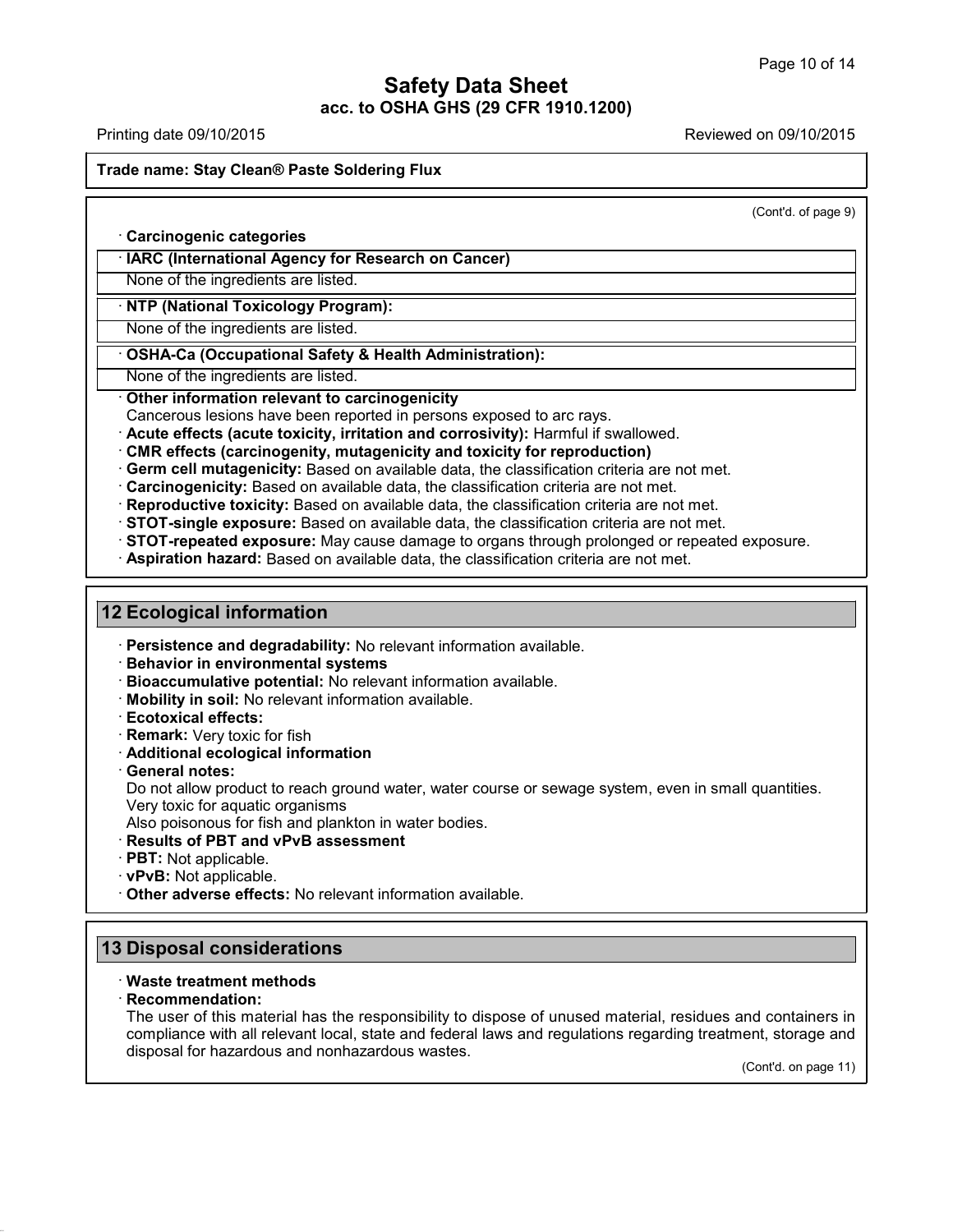**Trade name: Stay Clean® Paste Soldering Flux**

(Cont'd. of page 10)

· **Uncleaned packagings**

41.2.4

· **Recommendation:** Disposal in accordance with official regulations.

| <b>14 Transport information</b>                 |                                                                                                          |
|-------------------------------------------------|----------------------------------------------------------------------------------------------------------|
| · UN-Number<br>$\cdot$ DOT<br>· ADR, IMDG, IATA | Not Regulated.<br><b>UN3082</b>                                                                          |
| · UN proper shipping name                       |                                                                                                          |
| gal).                                           | Limited Quantity for packages less than 30 kg (66 lb) and inner packagings less than 5 L (1.3            |
| ∙ DOT                                           | Not Regulated.                                                                                           |
| · ADR, IATA                                     | 3082 ENVIRONMENTALLY HAZARDOUS SUBSTANCE,                                                                |
| · IMDG                                          | LIQUID, N.O.S. (Zinc chloride)<br>ENVIRONMENTALLY HAZARDOUS SUBSTANCE,<br>LIQUID, N.O.S. (Zinc chloride) |
| · Transport hazard class(es)                    |                                                                                                          |
| $\cdot$ DOT                                     |                                                                                                          |
| · Class                                         | Not Regulated.                                                                                           |
| · Class                                         | 9 (M6) Miscellaneous dangerous substances and articles                                                   |
| · Label                                         | 9                                                                                                        |
| · IMDG, IATA                                    |                                                                                                          |
| · Class<br>· Label                              | 9 Miscellaneous dangerous substances and articles<br>9                                                   |
| · Packing group<br>$\cdot$ DOT                  | Not Regulated.                                                                                           |
| · ADR, IMDG, IATA                               | Ш                                                                                                        |
| <b>Environmental hazards</b>                    |                                                                                                          |
| · Marine pollutant:                             | No.<br>Symbol (fish and tree)                                                                            |
|                                                 | (Cont'd. on page 12)                                                                                     |

Printing date 09/10/2015 **Reviewed on 09/10/2015**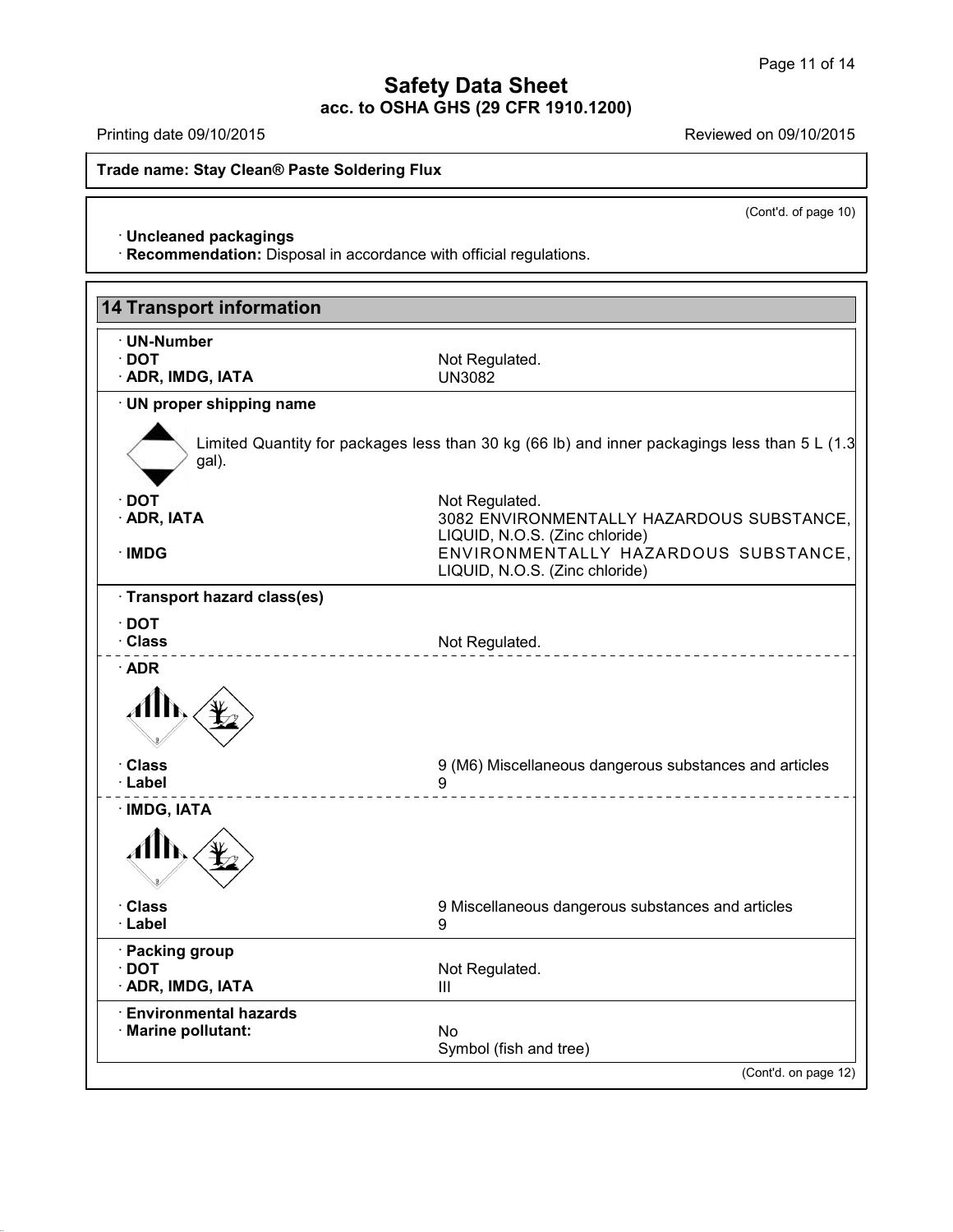41.2.4

Printing date 09/10/2015 **Reviewed on 09/10/2015** 

**Trade name: Stay Clean® Paste Soldering Flux**

|                                                                            | (Cont'd. of page 11)                                                                                                                                                                                                                                                                           |
|----------------------------------------------------------------------------|------------------------------------------------------------------------------------------------------------------------------------------------------------------------------------------------------------------------------------------------------------------------------------------------|
| · Special marking (ADR):<br>· Special marking (IATA):                      | Symbol (fish and tree)<br>Symbol (fish and tree)                                                                                                                                                                                                                                               |
| · Special precautions for user<br>· Danger code (Kemler):<br>· EMS Number: | Warning: Miscellaneous dangerous substances and articles<br>90<br>$F-A, S-F$                                                                                                                                                                                                                   |
| Transport in bulk according to Annex II of<br>MARPOL73/78 and the IBC Code | Not applicable.                                                                                                                                                                                                                                                                                |
| · Transport/Additional information:                                        |                                                                                                                                                                                                                                                                                                |
| ∙ DOT<br>· Remarks:                                                        | Transport labeling is not required for non-bulk single<br>package shipments by motor vehicle, rail car or aircraft.<br>Bulk packaging consists of a maximum capacity of greater<br>than 450L (119 gallons) for a liquid and a maximum net<br>mass greater than 400kg (882 pounds) for a solid. |
| · UN "Model Regulation"                                                    | UN 3082 ENVIRONMENTALLY HAZARDOUS<br>SUBSTANCES, LIQUID, N.O.S., 9, III                                                                                                                                                                                                                        |

| Safety, health and environmental regulations/legislation specific for the substance or mixture |  |
|------------------------------------------------------------------------------------------------|--|
| <b>US Federal Regulations</b>                                                                  |  |
| None of the ingredients are listed.                                                            |  |
| <b>SARA</b>                                                                                    |  |
| Section 302 (extremely hazardous substances):                                                  |  |
| None of the ingredients are listed.                                                            |  |
| Section 304 (emergency release notification):                                                  |  |
| None of the ingredients are listed.                                                            |  |
| Sections 311/312 (hazardous chemical threshold planning quantity in pounds):                   |  |
| None of the ingredients are listed.                                                            |  |
| · Section 313 (TRI reporting)                                                                  |  |
| 107-21-1 ethanediol                                                                            |  |
| 7646-85-7 zinc chloride                                                                        |  |
| Section 355 (extremely hazardous substances):                                                  |  |
| None of the ingredients are listed.                                                            |  |
| CERCLA Hazardous Substance List (40 CFR 302.4):                                                |  |
| 12125-02-9 ammonium chloride                                                                   |  |
| 107-21-1 ethanediol                                                                            |  |
| 7646-85-7 zinc chloride                                                                        |  |
| · TSCA (Toxic Substances Control Act)                                                          |  |
| All ingredients are listed.                                                                    |  |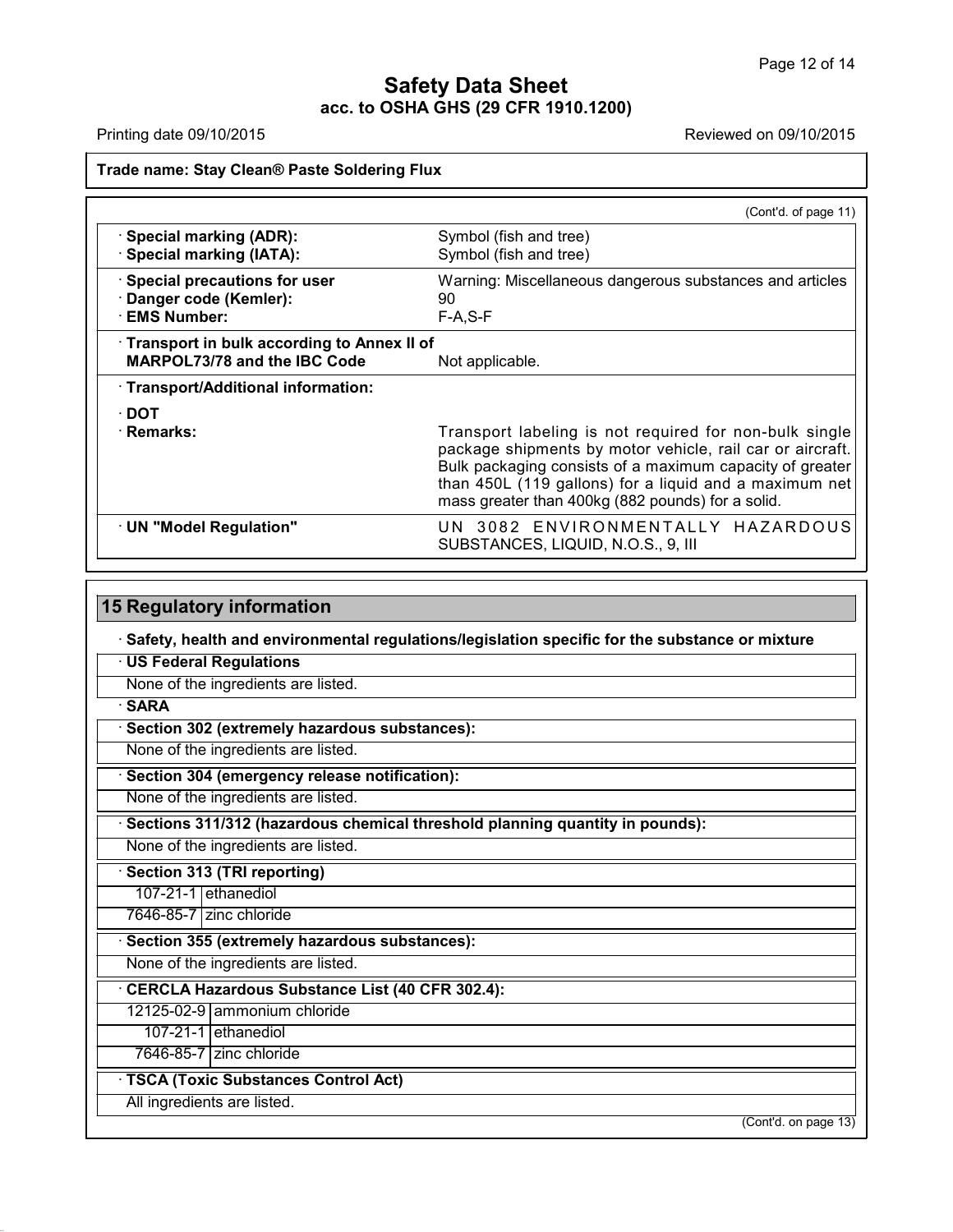## **Safety Data Sheet**

**acc. to OSHA GHS (29 CFR 1910.1200)**

| Printing date 09/10/2015                                                                                                                                                                                      | Reviewed on 09/10/2015 |
|---------------------------------------------------------------------------------------------------------------------------------------------------------------------------------------------------------------|------------------------|
| Trade name: Stay Clean® Paste Soldering Flux                                                                                                                                                                  |                        |
|                                                                                                                                                                                                               | (Cont'd. of page 12)   |
| Clean Water Act Section 311 Hazardous Substances (40 CFR 117.3)<br>None present or none present in regulated quantities.<br>Clean Air Act (CAA) Section 112(r) Accidental Release Prevention (40 CFR 68.130): |                        |
| None present or none present in regulated quantities.<br>· Proposition 65 (California)                                                                                                                        |                        |
| Chemicals known to cause cancer:                                                                                                                                                                              |                        |
| None of the ingredients are listed.                                                                                                                                                                           |                        |
| Chemicals known to cause reproductive toxicity for females:                                                                                                                                                   |                        |
| None of the ingredients are listed.                                                                                                                                                                           |                        |
| Chemicals known to cause reproductive toxicity for males:                                                                                                                                                     |                        |
| None of the ingredients are listed.                                                                                                                                                                           |                        |
| Chemicals known to cause developmental toxicity:                                                                                                                                                              |                        |
| 107-21-1 ethanediol                                                                                                                                                                                           |                        |
| Carcinogenic categories                                                                                                                                                                                       |                        |
| <b>EPA (Environmental Protection Agency):</b>                                                                                                                                                                 |                        |
| 7646-85-7 zinc chloride                                                                                                                                                                                       | D, I, II               |
| · TLV (Threshold Limit Value established by ACGIH):                                                                                                                                                           |                        |
| 107-21-1 ethanediol                                                                                                                                                                                           | A4                     |
| · NIOSH-Ca (National Institute for Occupational Safety and Health):                                                                                                                                           |                        |
| None of the ingredients are listed.                                                                                                                                                                           |                        |
| <b>State Right to Know Listings</b>                                                                                                                                                                           |                        |
| · US. New Jersey Worker and Community Right-to-Know Act                                                                                                                                                       |                        |
| zinc chloride                                                                                                                                                                                                 |                        |
| ethanediol                                                                                                                                                                                                    |                        |
| ammonium chloride                                                                                                                                                                                             |                        |
| · US. Massachusetts RTK - Substance List                                                                                                                                                                      |                        |
| zinc chloride                                                                                                                                                                                                 |                        |
| ethanediol                                                                                                                                                                                                    |                        |
| ammonium chloride                                                                                                                                                                                             |                        |
| · US. Pennsylvania RTK - Hazardous Substances                                                                                                                                                                 |                        |
| zinc chloride                                                                                                                                                                                                 |                        |
| ethanediol                                                                                                                                                                                                    |                        |
| ammonium chloride                                                                                                                                                                                             |                        |
| <b>US. Rhode Island RTK</b>                                                                                                                                                                                   |                        |
| zinc chloride                                                                                                                                                                                                 |                        |
| ethanediol                                                                                                                                                                                                    |                        |
| ammonium chloride                                                                                                                                                                                             |                        |

41.2.4